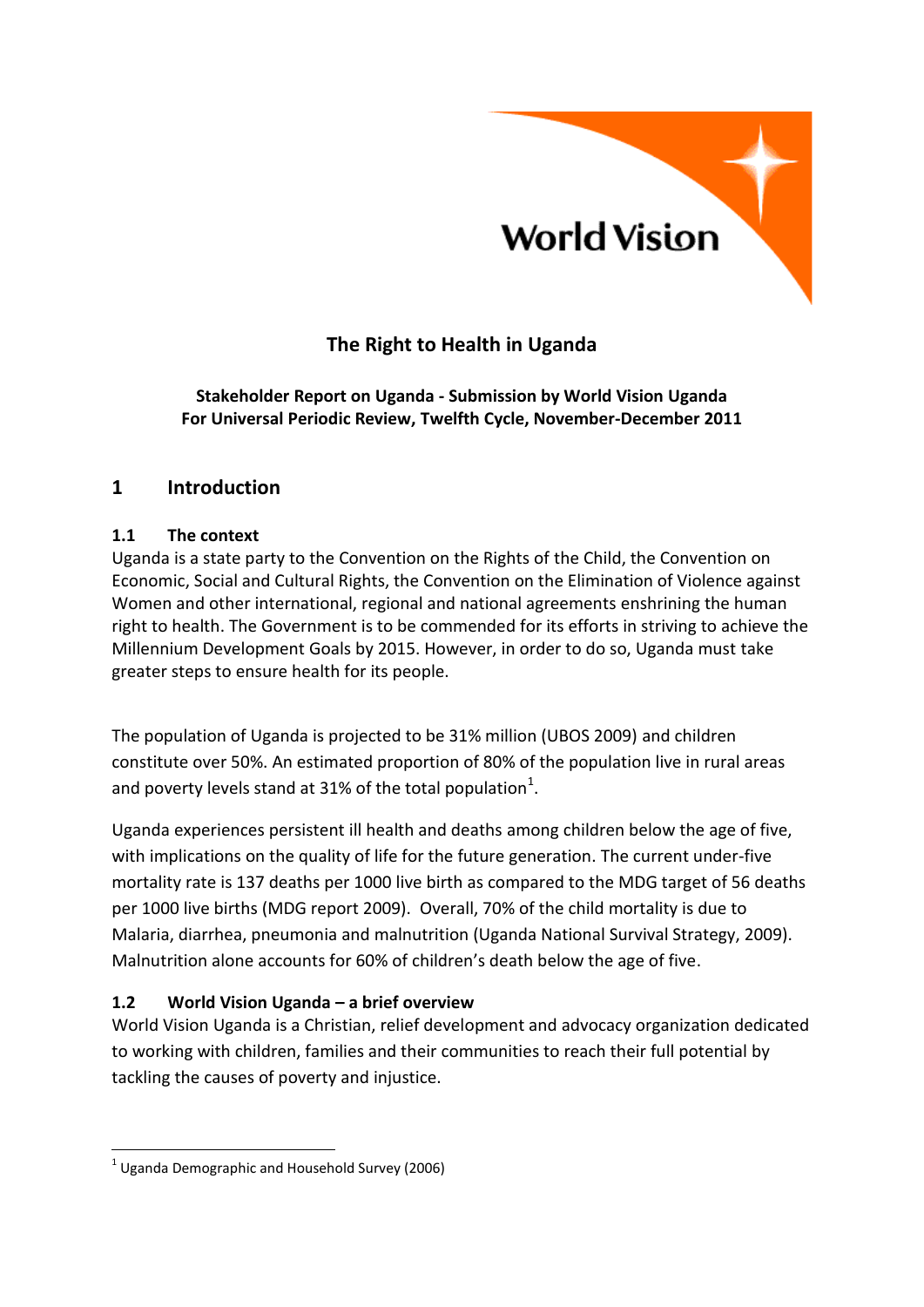WVU has a presence in over 50 districts in Uganda and works with partners to enable children realize their well being aspirations of;

- good health.
- education for life,
- care protection and participation
- With opportunities to experience God's love and their neighbors.

Child health is one of the sector areas of focus alongside primary education and livelihoods. In terms of program delivery we work with partners to tackle structural causes of poverty through advocacy, basing on experiences from long term development interventions.

## **2 Particular areas of progress and continuing concerns**

#### **2.1 Review of the MD4 and targets**

As observed in the recent MDG report (2009), Uganda is unlikely to meet the targets set specifically in relation to MDG 4 and 5. The target for MDG 4 is to reduce the under-five mortality rate from 167 to 56 per 1000 live births by 2015. Currently, the under-five mortality rate is 137 per 1000 live births, where malaria and malnutrition account for significant proportion of the children's deaths. The target for MDG 5 is to reduce the maternal mortality ratio from 523 to 131 per 100,000 live births, by 2015 and the current status is 435 per 100,000 live births.

Between 2008 and 2010<sup>i</sup>, the number of deaths of children under the age of five increased from 188,000 to 190,000<sup>ii</sup>. Neonatal causes continue to account for 24% of these deaths. However, deaths from diarrhoea reduced from 17% to 16%, undoubtedly linked to the increased coverage of clean water from 60% to 67%, and the level of access to sanitation increasing from 43% to 48%. There was a marked reduction of pneumonia deaths, from accounting for 21% of deaths to only 12%. The number of children for whom care was sought when they had pneumonia increased from 67% to 73%, and of these, the numbers treated with antibiotic expanded from 0 to 47%. Deaths from malaria reduced from 23%to 22%, deaths from HIV/AIDS reduced from 8 to 5% and deaths from Measles have gone down from 3% to 2%. The number of health workers increased from 0.8 to 1.43 per 1000 population.

This indicates that marked progress has occurred in reducing pneumonia deaths, measles and HIV, but challenges remain to reduce the number of deaths due to malaria, diarrhoea and inadequate care of newborn infants.

Concerning malaria, despite the high number of deaths it causes, only 10% of children sleep under a bed net. Only 40% of children with diarrhea receive Oral-rehydration Therapy, and only 42% of women give birth with a skilled attendant present. Village health attendants who help deliver many mothers in rural areas do not have the necessary birth equipment and often handle mothers with their bare hands, exposing the newborn to infection.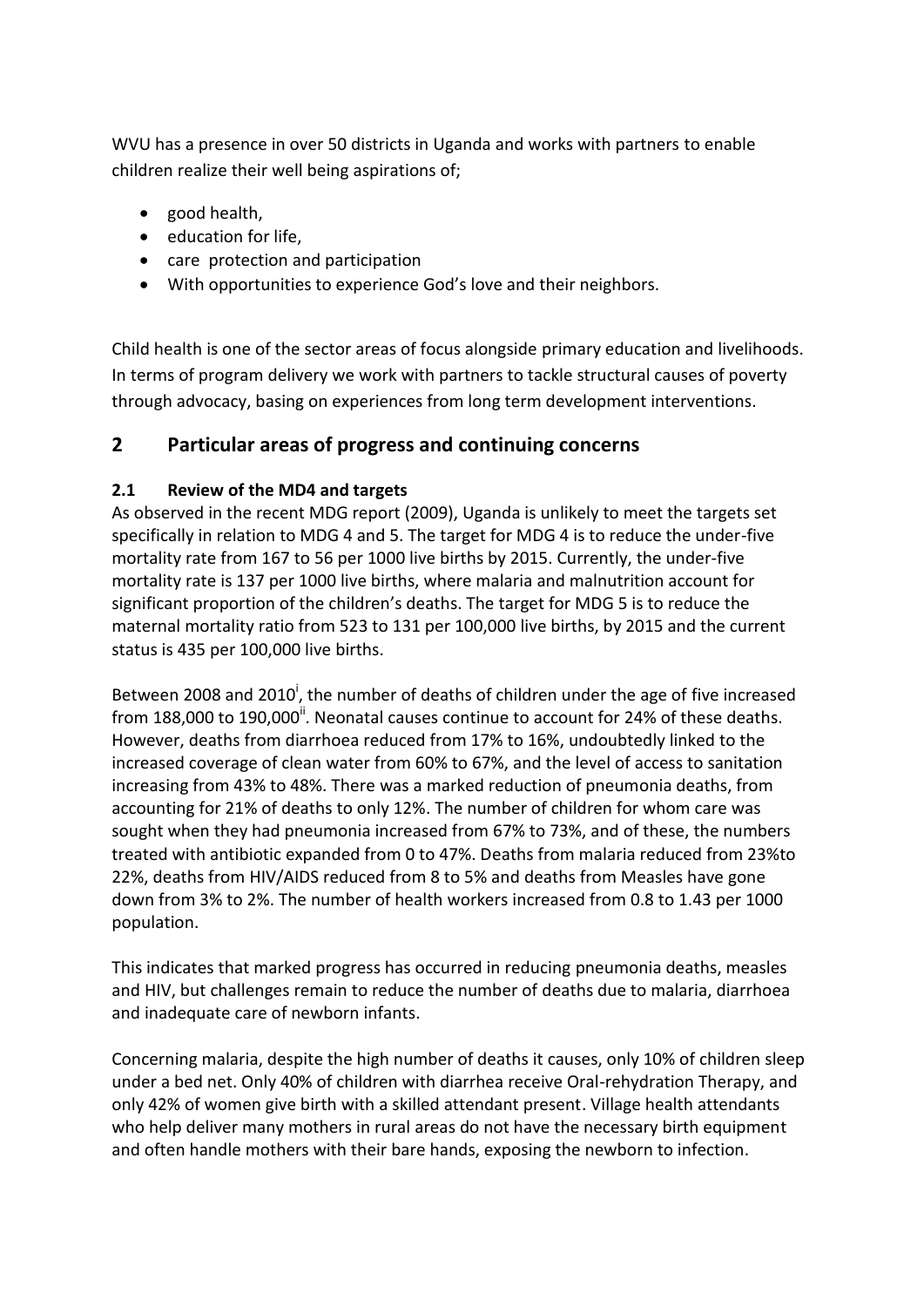#### **2.2 Availability of medicines**

The Uganda National Minimum Health Care Package (UNMHCP) seeks to ensure free health services for all at the point of access. Most interventions under the UNMHCP depend on access to essential medicines and health supplies. The National Medicines Policy aims at ensuring at all times availability and accessibility of adequate quantities of affordable, efficacious, safe and good quality essential medicines and health supplies to all. However, the implementation of the National Medicines Policy is challenging as many health units regularly run out of medicines.

#### **2.3 Corruption and abuse**

Corruption in the health sectors has resulted in a culture of impunity allowing health workers to steal drugs meant for patients, knowingly dispense expired medicine, and physically and verbally abuse patients. The increased occurrence of these abuses can be attributed in part to the demoralization of health workers due to work overload, restrictions on recruitment and low salary packages.

Other factors which diminish Ugandans citizens access to basic health care include a shortage of basic materials as well as medicines in the health centers, inadequate conditions of the roads to major health centers – particularly in rural areas, and a high doctor-topatient ratio.

The health services delivery systems and structure remains inadequate, specifically in rural areas. In terms of human resources, Uganda is far below international standards; one doctor per 24,724 people as compared to World Health Organization (WHO) standards of one doctor per 800 people (NDP 2010). Furthermore, for every 100,000 citizens there are eight medical doctors, 55 nurses and 16 mid-wives. However, most medical workers have preference to work in urban areas, leaving rural areas grossly underserved. For example, 64% of the nurses and 71% of the doctors in Uganda, work in central region (World Bank 2009).

#### **2.4 National Health Spending**

On average, Uganda Government allocates 9.6% of its total national budget to the health sector (Health Fiscal Space, 2009). National health spending in 2010 remained at 10%, as it had been in 2008, and is not aligning with national priorities. This implies that the Government has not lived up its commitments made in the Abuja declaration (2001) where the African Union Heads of States and Government agreed to allocate 15% of the national domestic budget to the health sector.

Furthermore, the Minimum Service Standards Study (MoH 2009) estimates the per capita cost of providing minimum health care package at US dollars (USD) 412. However, in 2008/09, USD 10.4 per capita was allocated.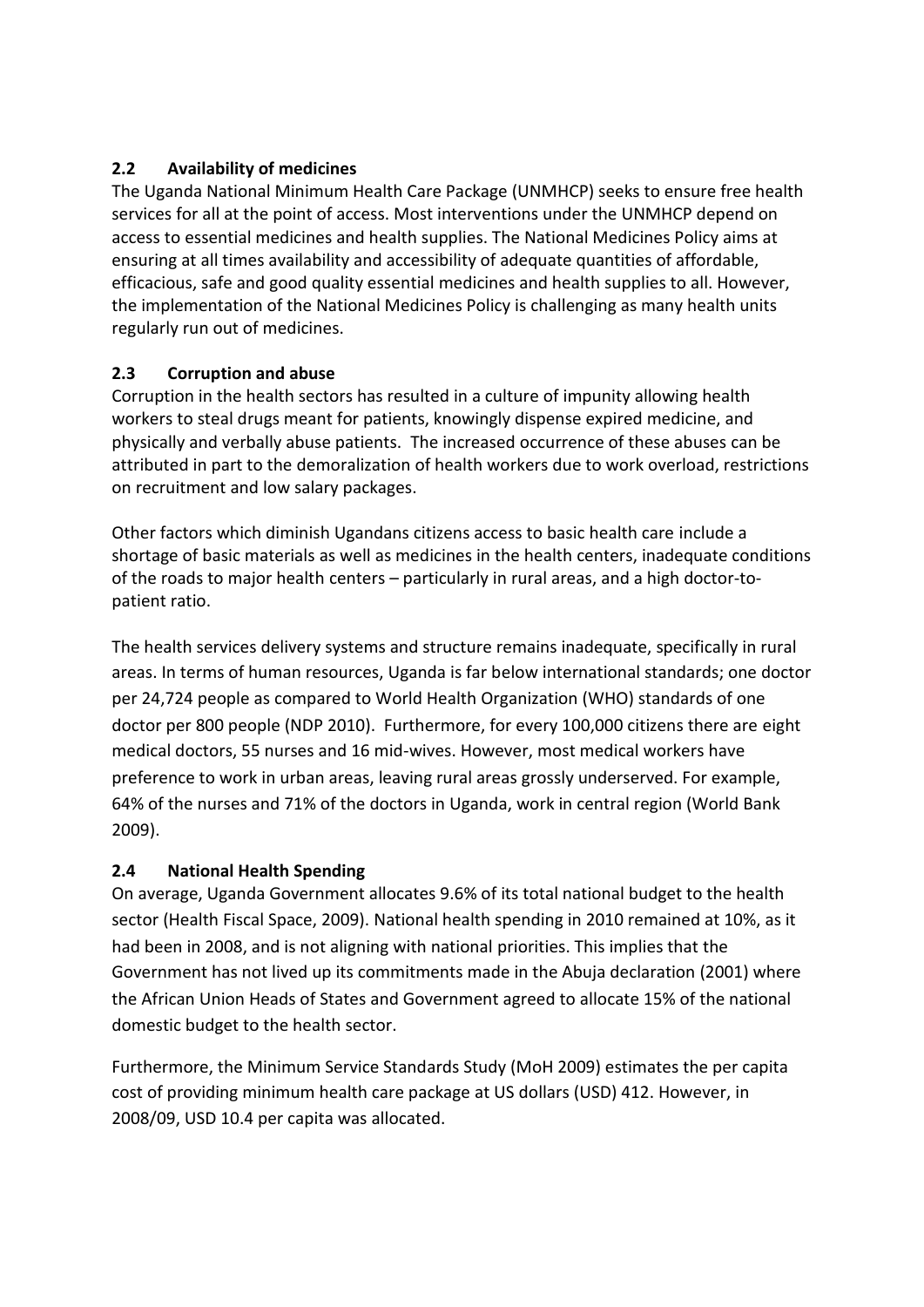Inadequate funding combined with misappropriation of funds impacts negatively on delivery of health services, especially in rural areas. An annual leakage of 3 billion Uganda Shillings is estimated (National Development Plan (NDP) 2010).

Donors are primarily funding HIV programmes, which are not in the budget, but are not funding other national priorities. This has had a negative impact on health sector effectiveness. The Government of Uganda must be supported to have more autonomy with respect to its national health spending, along with the development of increased mechanisms for accountability.

## **3 Recommendations**

### **3.1 Heath Financing**:

The Government of Uganda must increase to 15% the current allocation of 10% of the national budget to the health sector, and increase the per capita expenditure by at least US \$ 1 every year. Without increasing financial resources, efforts to expand and improve health services will fail to make real change.

The Government of Uganda must work with development partners to fund the Health Sector Strategic Plan in accordance with the Paris Declaration on Aid Effectiveness of 2005 and the International Health Partnerships, with an emphasis on strengthening the health sector without compromising progress in disease-specific interventions around HIV/AIDS, tuberculosis, and malaria.

#### **3.2 Human Resources for Heath**:

The Government of Uganda must continue to address human resource constraints and aim to achieve 2.5 health workers per 1000 population. Recruiting, adequately training and retaining sufficient numbers of health workers must be at the cornerstone of the priorities of the Ministry of Health, taking into consideration recommendations from the World Health Organizations with particular respect to the retention of health workers in rural and hard-to-reach areas.

#### **3.3 Access to Health Care:**

Identify and address barriers which deter patients seeking health care, such as difficult physical access to facilities, especially in rural areas, and the corrupt and abusive treatment given by some health workers, which in turn should be addressed by examining and improving their working conditions.

## **3.3 Essential medicines and health supplies**:

The continuous availability of medicines, health commodities, and equipment for patients and health workers alike is a critical factor in the prevention and treatment of disease in this country. The funds, infrastructure and capacity to manage drugs and supplies in health centers and hospitals throughout the country must be prioritized as a central component to all other Ministry of Health efforts.